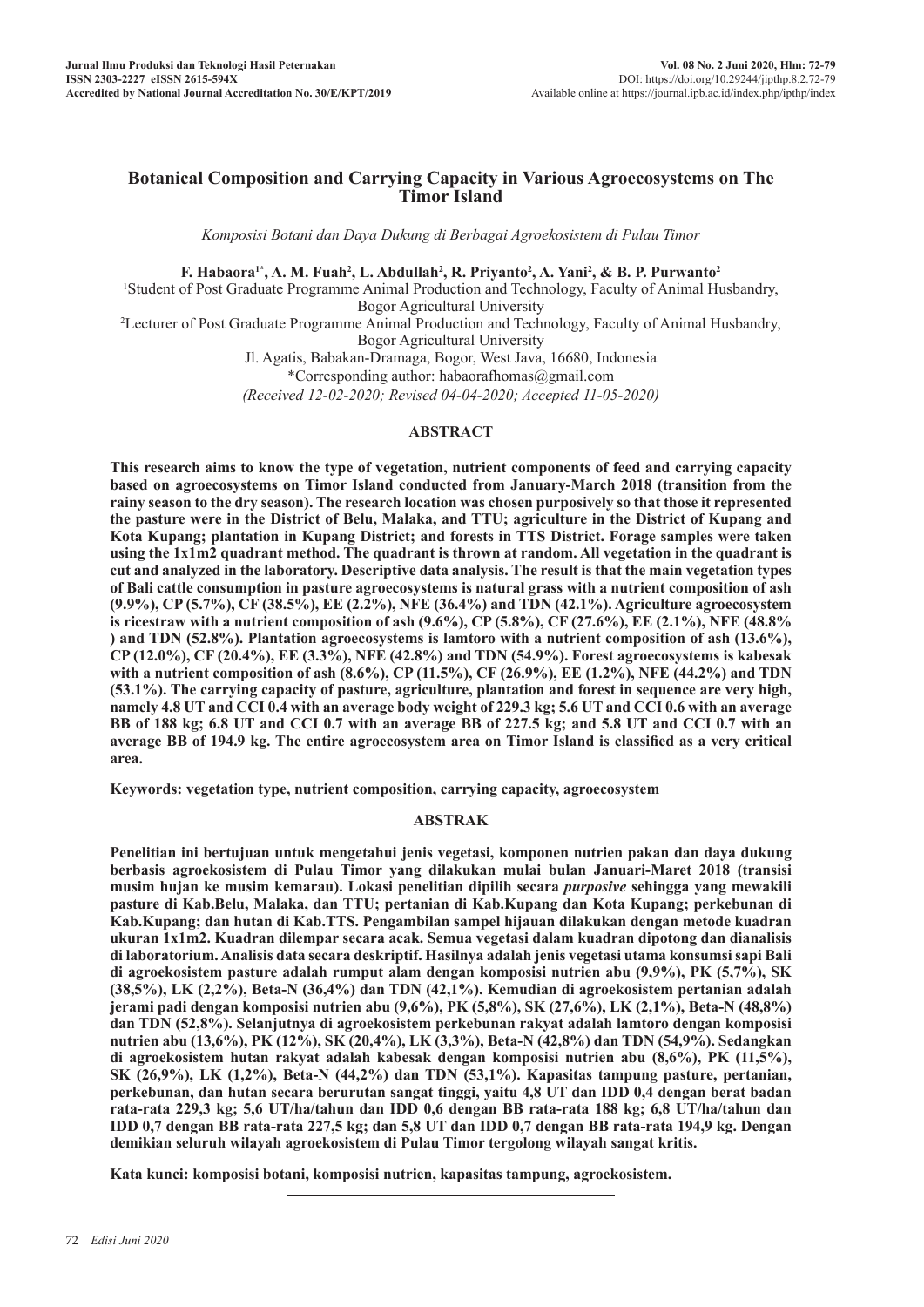### **INTRODUCTION**

Forage is an important factor that can affect productivity of livestock, so forage must be considered for availability (Herdiawan *et al*. 2014). Human intervention is an important factor in the availability of forage. A good forage can be seen from the quality and nutrient content. In addition, good forage must be fulfilled quality and quantity continuously throughout the year.

One of the common obstacles faced by farmers in Indonesia is the availability of forage which is strongly influenced by the season and educed land area as a source of feed procuremen. During the rainy season, forages are abundant, whereas in the dry season it is very difficult to obtain (Ali *et al.* 2014). the shortage of feed for livestock is a serious challenge in developing livestock in Indonesia. Indications of a lack of feed and nutritional supply are characterized by low levels of livestock production produced.

Nusa Tenggara Timur (NTT), with the popular as a province of livestock, especially cattle, relies mainly on forage which is the cheapest source of feed (native grass). The main source of forage can be assessed based on the potential of agroecosystems in each area. The Bali cattle production area in NTT namely Timor Island with a population distribution of 65.97% of the total cattle population in NTT totaling 899,577 cattle (Disnak NTT 2016). But the productivity of Bali cattle on Timor Island is still relatively low due to several reasons, including (1) high calf mortality (35-40% per year); (2) high heifer mortality ( $> 20\%$  per year); (3) slaughter of productive cows in RPH reaches > 60% of the total slaughter of cattle; (4) feed limitations due to season; (5) traditional livestock raising systems with low production inputs; (6) the occurrence of endemic brucellosis and anthrax with a high prevalence (14.6-40.8%) in the last 10 years; (7) supervision of livestock exports is still weak so that the realization of exports is higher than the stipulated quota; (8) there was a decrease in export weight of Bali cattle from 450 kg/cattle in 1970-1980 to 275 kg per cattle in 2015 (Lole *et al*. 2013; Mahbubi 2015; Kleden *et al*. 2015; Disnak NTT 2016; Priyanto 2016) .

Timor Island is a dry land type area so that the limited feed is a delay (disruption) in cattle productivity. Besides that, maintenance management of Bali cattle still traditional causes input from livestock is still low. The main problem that often occurs is the lack of understanding of farmers about feed management. The utilization of feed according to agroecosystem conditions has not been done well so that feed is always limited even though it has enormous potential. Giving Feed based on rice straw waste 10-50% in the ration can increase the average body weight gain of 0.9 kg/cattle/day and increases the average feed consumption of 4.2 kg/cattle/day (Corriher *et al*. 2010; Jabari *et al*. 2011; Indrianingsih *et al*. 2012). Then Laconi (2014) reported that the combination of plant rations from plantations given to feeder steer was able to increase the body-weight of cattle by an average of 1.4 kg/cattle/day. Whereas feed management in agroecosystems of pasture and forest can increase maximum livestock production.

The utilization of feed according to agroecosystem conditions has not been well organized. This is because the use of agroecosystems as the carrying capacity of animal feed is strongly influenced by the socio-culture and characteristics of farmers (Kleden *et al*. 2015; Riwukore and Habaora 2018; Riwukore and Habaora 2019a,b). Utilization land of agriculture and plantation as a source of feed provider for livestock only reaches < 45.57% of the potential carrying capacity index  $> 2$  (over-feed). Whereas the use of forest agroecosystems as a feed provider for cattle only reached 24.20% (Yuhendra 2010; Indraningsih *et al*. 2012; Abdullah 2016; Sahab *et al*. 2015; Gunawan 2015; Saputra *et al*. 2016; Riwukore and Habaora 2019a,b). In general, the use of agroecosystem based feeds only reached < 34.9%. Utilization of land agroecosystems has the potential to develop beef cattle based on agroecosystems which reach 60.7-87.0% of dry agricultural land, plantations, rice fields, savannahs, forests, and shrubs need to be innovated by Bali cattle farmers. An agroecosystem is a reciprocal relationship between agroecosystem-forming components (abiotic or biotic) to get the maximum benefit by considering aspects of productivity, tapability, sustainability, and equity. Varied agroecosystems determine the productivity of Bali cattle according to the potential of each agroecosystem. If it can be managed properly, it has the potential as a strength to support the sustainable increase in Bali cattle production. Increasing Bali cattle production will be able to increase income and also guarantee the export capability of cattle.

In a practical setting, empirical experience shows that the dynamics of processes in the field of livestock vary according to the culture and management of farms that apply to an agroecosystem. The agroecosystem based on land use type consists of pasture, agriculture, plantation, and forest. Each of these agroecosystems affects the production inputs of Bali cattle farms. So far, there is no information and data that can provide a clear picture of the productivity of Bali cattle based on the carrying capacity of agroecosystems that vary from animal feed management outputs. Therefore research was conducted using a varied agroecosystem approach to determine the type of vegetation, components of feed nutrients and carrying capacity of sustainable feed on Timor Island. The purpose of this research was to obtain data and information on vegetation types, components of feed nutrients and feed carrying capacity in four Timor Island agroecosystems, namely pasture, agriculture, plantation, and forest.

#### **MATERIALS AND METHODS**

# **Location and Method of Taking Samples**

This research was conducted in Timor Island, Nusa Tenggara Timur Province, Indonesia, during transition of rainy season to dry season (January-March). The research locations were selected purposively based on physical criteria (land area), biology/agroecosystem, and social so that sampling locations represented pastures are located in District of Belu, Malaka and Timor Tengah Utara (TTU), which represent agricultural land in Kupang District and Kota Kupang, which represent plantation land in Kupang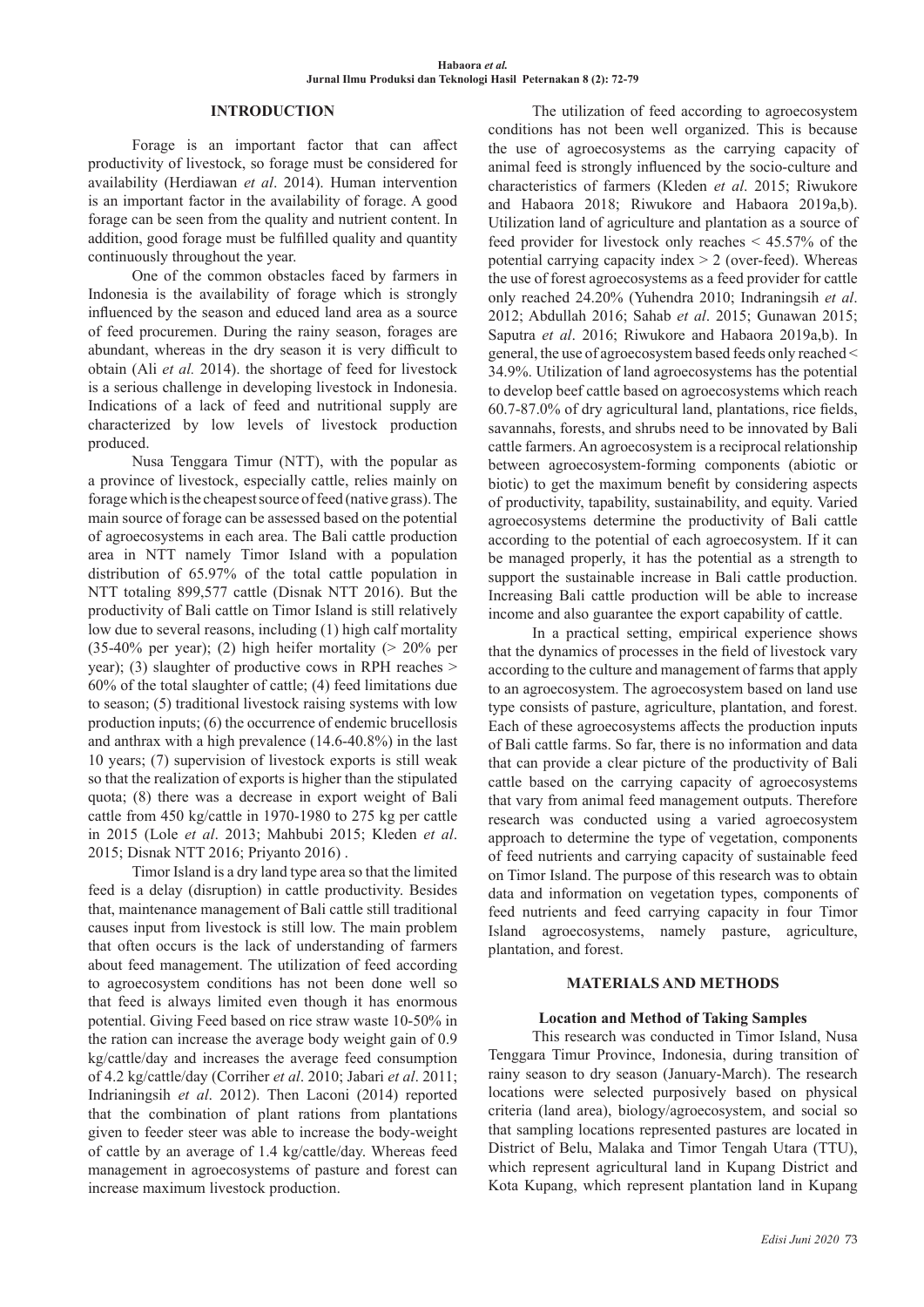District, and which represent forests in Timor Tengah Selatan District (TTS). Forage sampling was carried out by a destructive sampling method (Mannetje and Haydock 1963; Damry 2009) using a pair of quadrants with an individual size of  $1\times1$ m. The pairs of quadrants are placed randomly at the sampling location with the interval between one sampling point and the next point about 10m, following two parallel transects about 20 m apart. All vegetation in each quadrant is cut using sickles and scissors, and the sample is placed in a paper envelope for then analysis in the laboratory.

## **Laboratory Analysis**

Laboratory analysis was carried out at the Laboratory of Feed Science and Technology, Division of Technology and Feed Industry, Department of Feed Nutrition and Technology, Faculty of Animal Husbandry, Bogor Agricultural University. Proximate analysis of forage samples that have been collected are carried out to determine the content of dry matter (DM) and main nutrients such as ash, crude protein (CP), crude fiber (CF), extract ether (EE), and nitrogen free extract (NFE) in the sample.

## **Data Analysis**

Based on the analysis of forage dry matter content, it can be calculated several parameters of the availability of feed-in each agroecosystem related to the available forage production, needs of land area for livestock per unit of time, the land carrying capacity. Several assumptions are used in the calculation. Available forage production is the total amount of forage that can be produced by agroecosystems (expressed in dry matter) minus the production of weed components, multiplied by the proper use factor (PUF) used is 70% (Habaora 2015; Habaora and Riwukore 2018). The need for land area per month for cattle (ha / UT) is the amount of livestock forage needs for a month (kg / UT) divided by the available forage production (kg/ha) of each agroecosystem in question. Livestock land area needs per year (ha/UT) are calculated using the formula Voisin (1995). The carrying capacity of each agroecosystem is calculated according to Reksohadiprodjo (1985), assuming that one livestock unit (UT) in each agroecosystem is equivalent to the average data from the estimated weight of cattle in this research, namely the average weight of cattle in pasture agroecosystems (229.3 kg), agriculture (188.0), plantations (227.5 kg), and forests (194.9 kg), with animal feed requirements per day (in the form of dry matter) set at 3% of body weight, and that the period stay (grazing) is 70 days (Susetyo 1980). Research data were analyzed and delivered descriptively.

# **RESULTS AND DISCUSSION**

# **Botanical Composition**

Information about vegetation types based on agroecosystems on Timor Island can be seen in Table 1. Information in Table 1 shows the types of grass found in the pasture agroecosystem research site are 5 species, consisting of 3 graminae types and 2 legume species. Graminae species are dominated by rumput kinangan (*Paspalum*  *scrobiculatum*), rumput belulang (*Eleusine indica*), rumput limpo (*Hemarthria altisima*), rumput mutiara (*Oldenlandia sp*) and sisik betok (*Desmodium triflorum*). *Paspalum sp* species are generally found growing in grassy areas and wood openings in low, moist, sandy soils and along brackish marshes. *Eleusine indica* is a type of drought-resistant plant classified as weed on cultivated plants and golf courses, can thrive on solid soil and in full sun. This type of grass grows wild, usually on a field or roadside, has few fine hairs, strong roots. *Oldenlandia* is a plant that lives in open areas up to 1,500 meters above sea level including alongside roads, gardens, arable land, grasslands, open forests and river banks (Putra *et al*. 2018). Bali cattle in the pasture agroecosystem are also given additional feed such as kabesak, rice straw, corn straw and *Leucaena lecocephala*. While the use of concentrate more commonly is putak and rice bran. Giving superior grass to Bali cattle in the pasture agroecosystem is generally not done by farmers.

The main type of vegetation consumed by Bali cattle in agricultural agroecosystems is rice straw. Farmers also provide additional feed to livestock such as kinangan grass, kume grass, banana stem, corn straw, and peanut straw. The type of superior grass that tends to be given to cattle is king grass. Types of concentrate feed given as reinforcement are rice bran and putak. Furthermore, Bali cattle farmers in agroecosystem of plantations often provide of main feed to livestock is lamtoro. In addition, additional types of feed are also provided such as kume grass, kabesak leaves, peanut straw, and corn straw. The superior type of grass that is often given to Bali cattle is king grass. The type of concentrate feed that is often given is rice bran, tofu dregs, and putak.

While the type of main feed consumed by Bali cattle in the forest agroecosystem is kabesak. Kabesak is a plant species that is known to have important benefits for the local population of Timor Island. The people of Timor Island use kabesak leaves as animal feed in the dry season and the wood is used as a building material and furniture (Fuah *et al*. 2013; Hendrik *et al*. 2019). In addition, farmers also provide lamtoro leaves, banana stem, kersen leaves, kesambi, beringin leaves, and asam leaves. The type of supplement feed that is often given is putak.

#### **Nutrient Composition of Edible Forages**

Feedings livestock needs to consider livestock nutritional needs in accordance with the conditions of body weight and maintenance objectives. Information about the quality of feed nutrients based on agroecosystems is presented in Table 2. The results of this research indicate that the crude protein content of forages growing in plantation agroecosystems (12.0%) and forests (11.5%) are higher than forages plant from pasture agroecosystems (5.7%) and agricultural agroecosystems (5.84%). The difference in the crude protein content of the forage in each agroecosystem is due to differences in plant species. The composition of forage species in agroecosystems of plantation and forest is dominated by legumes while in agroecosystems of pasture and agriculture are dominated by gramineae. Plant species classified as legumes have higher crude protein content compared to gramineae plant varieties.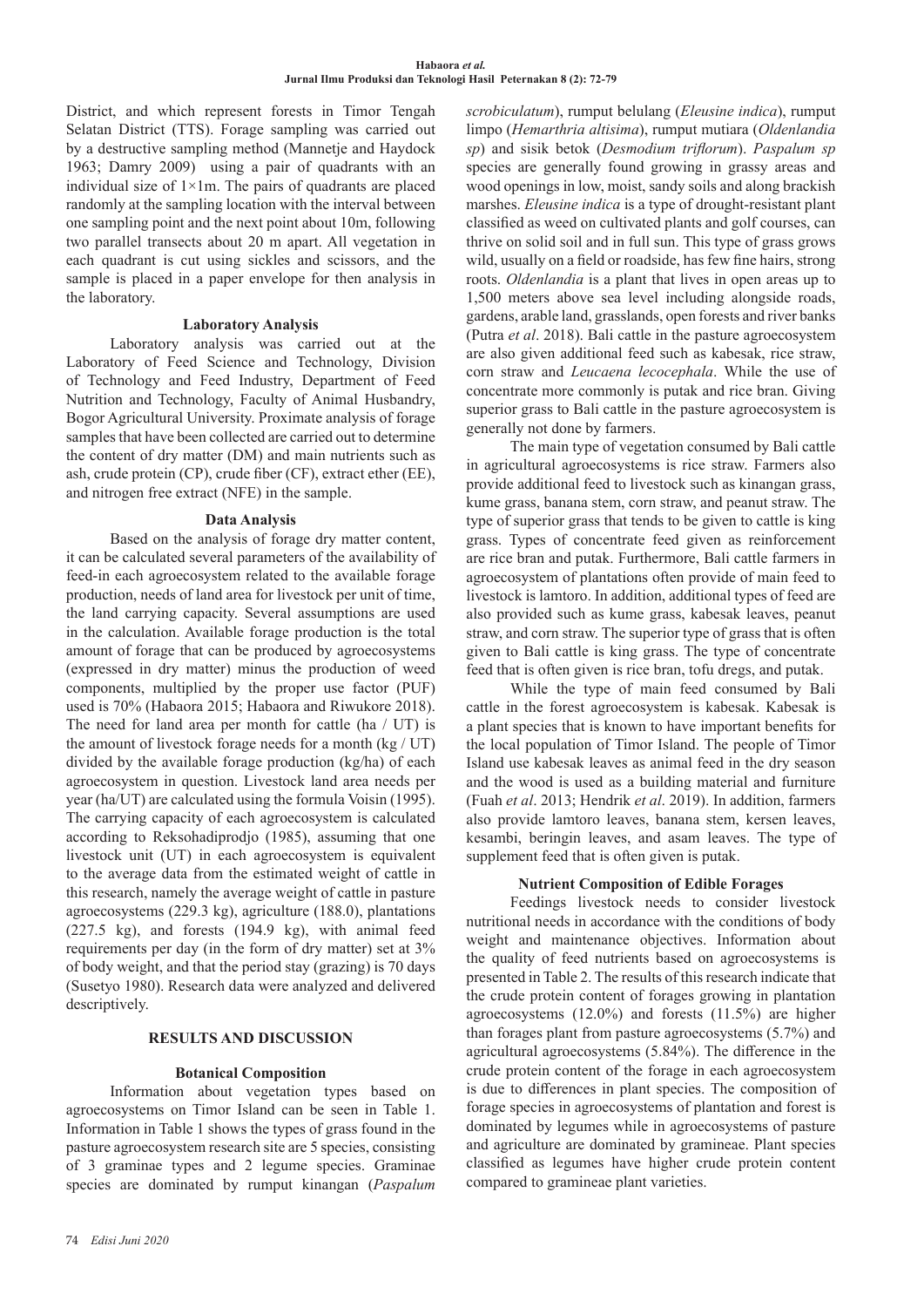|                                                                  | $\cdots$ |  |
|------------------------------------------------------------------|----------|--|
| Jurnal Ilmu Produksi dan Teknologi Hasil Peternakan 8 (2): 72-79 |          |  |
|                                                                  |          |  |

**Habaora** *et al.* 

| No. | Agroecosystem | Type of Vegetation                           |                                                 |                         |  |
|-----|---------------|----------------------------------------------|-------------------------------------------------|-------------------------|--|
|     |               | Main                                         | Supplementary                                   | Concentrate             |  |
| 1   | Pasture       | Kinangan grass<br>(Paspalum scrobiculatum)   | Kabesak (Acacia leucophloea)                    | <b>Bran</b>             |  |
|     |               | Belulang grass (Eleusine indica)             | Rice straw (Oryza sativa L.)                    | Putak (Corypha gebanga) |  |
|     |               | Limpo grass (Hemarthria altisima)            | Corn straw (Zea mays L.)                        |                         |  |
|     |               | Mutiara grass (Oldenlandia sp.)              | Lamtoro (Leucaena leucocephala)                 |                         |  |
|     |               | Sisik betok grass (Desmodium tri-<br>florum) | Beringin (Ficus benjamina)                      |                         |  |
| 2   | Agriculture   | Rice straw (Oryza sativa L.)                 | Kinangan grass<br>(Paspalum scrobiculatum)      | <b>Bran</b>             |  |
|     |               |                                              | Kume grass<br>(Shorgum plumosum var. Timorense) | Tofu dregs              |  |
|     |               |                                              | Banana stem (Musa acuminata)                    | Putak (Corypha gebanga) |  |
|     |               |                                              | Corn straw (Zea mays L.)                        |                         |  |
|     |               |                                              | Peanut straw (Arachis hypogaea L.)              |                         |  |
|     |               |                                              | King grass (Pennisetum purpuphoides)            |                         |  |
| 3   | Plantations   | Lamtoro (Leucaena leucocephala)              | Kume grass<br>(Shorgum plumosum var. Timorense) | Putak (Corypha gebanga) |  |
|     |               |                                              | Kabesak (Acacia leucophloea)                    | Tofu dregs              |  |
|     |               |                                              | Peanut straw (Arachis hypogaea L.)              |                         |  |
|     |               |                                              | Corn straw (Zea mays L.)                        |                         |  |
|     |               |                                              | King grass (Pennisetum purpuphoides)            |                         |  |
| 4   | Forest        | Kabesak (Acacia leucophloea)                 | Lamtoro (Leucaena leucocephala)                 | Putak (Corypha gebanga) |  |
|     |               |                                              | Banana stem (Musa acuminata)                    |                         |  |
|     |               |                                              | Kersen (Muntingia calabura)                     |                         |  |
|     |               |                                              | Beringin (Ficus benjamina)                      |                         |  |
|     |               |                                              | Asam (Tamarindus indica)                        |                         |  |
|     |               |                                              | Kusambi (Schleichera oleosa)                    |                         |  |

The crude protein content of *Leucaena lecocephala* in the agroecosystem of plantations is lower than the results of proximate analysis from Lani *et al*. (2015) at the same research location, which is an average of 23.6%. Then the crude protein content of kabesak in the forest agroecosystem is lower than the proximate analysis results from Lawa *et al*. (2017) at the same research location on average ie 15%. While the crude protein content of forage types of rice straw in agricultural agroecosystems and native grass types of Paspalum sp. in the pasture agroecosystem shows conditions that are not much different from crude protein content generally on Timor Island and NTT, which is 5-8% (Kleden 2002; Damry 2009; Kleden *et al*. 2015; Tabun *et al*. 2016).

The circumstances of this research indicate that the type of feed consumed by livestock in each agroecosystem tends to be a source of energy and a source of fiber. Forage food which has a crude fiber content of more than 18% is a source of fiber and feed ingredients that have protein content  $\leq$ 20% are a source of energy. The difference in the quality of forage nutrition is very likely influenced by climatic conditions when forage sampling, undergrazing conditions, as well as other factors including the composition of grass with legumes, forage growth stages, soil conditions, fertilization, and soil availability.

Kleden *et al*. (2015) reported that the dry season in NTT (Timor Island) accelerated forage aging where the crude fiber content was higher with a protein content which low was 6,0% in the rainy season would decrease to 3,0- 5,0% in the dry season and increase the content cell walls from 65% to 85% in the dry season. Damry (2009) explains that undergrazing condition is causing existing vegetation to experience aging with high crude fiber content. In addition, forage sampling at the research site between the dry and rainy seasons has an influence on the results of feed nutrition analysis. Likewise, other factors that influence the quality of feed include legumes that contain higher nitrogen compared to grass and the low proportion of legumes present in vegetation that grow to be one of the causes of the low quality of existing forage nutrients (Yani *et al*. 2011; Hawolambani *et al*. 2015; Priyanto *et al*. 2015; Lawa *et al*. 2017). Lani *et al*. (2015) states that this difference is caused by differences in variety, soil fertility, harvest age, ie young leaves has a higher protein content compared to old leaves, climate, as well as the composition of the leaves and petiole mixture.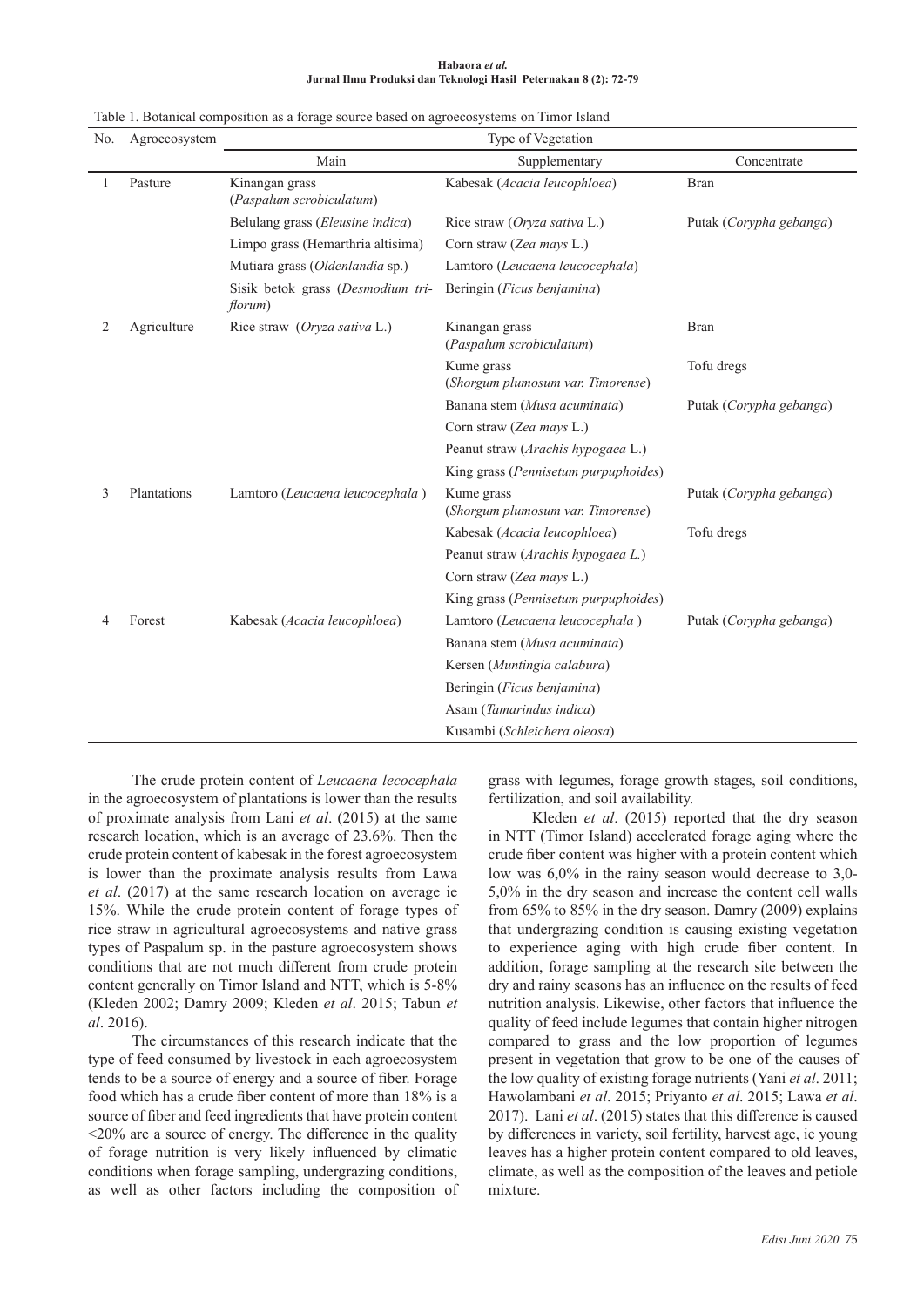| Habaora et al. |  |                                                                  |  |  |  |  |
|----------------|--|------------------------------------------------------------------|--|--|--|--|
|                |  | Jurnal Ilmu Produksi dan Teknologi Hasil Peternakan 8 (2): 72-79 |  |  |  |  |

| No. | Agroecosystem | Feed Nutrition (% Dry Matter) |      |      |     |            |            |
|-----|---------------|-------------------------------|------|------|-----|------------|------------|
|     |               | Ash                           | CP   | CF   | EE  | <b>NFE</b> | <b>TDN</b> |
|     | Pasture       | 9.9                           | 5.7  | 38.5 | 2.2 | 36.4       | 42.1       |
|     | Agriculture   | 9.6                           | 5.8  | 27.6 | 2.1 | 48.8       | 52.8       |
|     | Plantations   | 13.6                          | 12.0 | 20.4 | 3.3 | 42.8       | 54.9       |
|     | Forests       | 8.6                           | 11.5 | 26.9 | 1.2 | 44.2       | 53.1       |

Table 2. Composition of forage nutrition based on agroecosystem in Timor Island

Inf: CP = Crude Protein, CF = Crude Fiber, EE = Extract Ether, NFE = Nitrogen Free Extract, TDN = Total Digestible Nitrogen (Hasil Analisis Proksimat di Laboratorium Fapet IPB)

Protein is a nutrient that is very important for livestock life and growth. The crude protein content that is too low will not be able to meet the body's protein needs, both for the needs of rumen microbes and the amino acid needs of cattle. The growth of microbes that are not optimum in the rumen causes the rumen microbes are also unable to perform their functions optimally in the process of breaking down the components of forage crude fiber and providing amino acids for cattle. Rumen microbes are the main source of amino acids that are available for digestion and absorption in the small intestine for later use in fulfilling livestock maintenance and production needs.

Then according to the information in Table 2 about the content of crude fiber of livestock forage in each agroecosystem shows that the highest forage crude fiber content is forage in a pasture (38.5%), agriculture (27.6%), forest (26.9%) %), and plantations (20.4%). The results of this research indicate that the forage crude fiber content in each agroecosystem is very high so that it can affect the digestibility of Bali cattle. Xu *et al*. (2014) and Suryani *et al*. (2015) states that feed digestibility is closely related to its chemical composition and crude fiber has the greatest influence on digestibility. Crude fiber in ruminant livestock rations is very important to maintain healthy rumen conditions and support microbial protein synthesis by maintaining stable rumen conditions. Mayulu and Suhardi (2016) stated that the limitations possessed forage with crude fiber content that is above the tolerance limit of 18%. The high crude fiber content indicates that the structural fraction of carbohydrate in the feed is very likely to be utilized by Bali cattle, but in the process of metabolism, it requires the availability of other components in the form of energy.

Crude fiber contains ingredients needed from plant cell walls, including cellulose, pentose, lignin and cutine. Lignin and cutine are not digested, whereas cellulose and pentose with the help of rumen microorganisms can be digested and are a fairly high energy source. Crude fiber is a class of carbohydrates that functions to fill and maintain the digestive system to work properly, and encourage digestive glands to excrete digestive enzymes. The presence of sufficient crude fiber content in Bali cattle feed causes higher consumption of dry matter intake which is used to arrange body cells. Ruminants will have indigestion if the crude fiber in the rumen is too low, at least 13-15% of the dry matter in the ration consists of crude fiber (Ahmad *et al*. 2004; Pasambe *et al*. 2006; Suryani *et al*. 2015; Wiryawan *et al*. 2017).

Furthermore, the energy content produced through the calculation of total digestible nutrients (TDN) provides information on the energy potential of the feed that can be used as a source of constituent ingredients for Bali cattle feed. Based on the results of the TDN calculation through the Owens *et al*. (2010), it is known that TDN content of feed types in each agroecosystem starts from highest to low, namely forage in plantation agroecosystems (54.9%), forest agroecosystems (53.1%), agriculture agroecosystems (52.8%), and pasture agroecosystem (42.1%). The results of this calculation indicate that the TDN value is too low according to the instructions of Kearl (1983) and NRC (1984) that the ideal consumption of feed ingredients containing energy from TDN ranges from 60-70% (Lani *et al*. 2014). The results of this study indicate that the use of high biological value forage as a source of food has not been able to support the needs of Bali cattle for nutrients. This situation is caused by forage of high biological value and limited availability, especially in the dry season. The growth of Bali cattle is very dependent on the quality of the nutrients contained in each feed ingredient that is eaten.

Some researchers report that the treatment of energy rations at the level of TDN 57.9-69.7% with a relatively similar protein composition between 12.4-12.9% is capable of producing weight gain between 0.7-1.6 kg/cattle/day in Sumba Ongole cattle kept for 6 months and average body weight of 254.7 kg (Ngadiyono *et al*. 2008; Nusi *et al*. 2011; Lestari *et al*. 2011; Aditia *et al*. 2013; Priyanto *et al*. 2015). The higher level of TDN results in a high cow weight gain. Increasing livestock productivity requires the availability of animal feed continuously both quality and quantity so that the potential of the area in the supply of forage and the need to fulfill animal feed needs to be known so that optimal utilization of forage resources can be made by taking into consideration the continuity of forage supply throughout the year (Infitria and Khalil 2014; Shiddieqy *et al*. 2017).

#### **Carrying Capacity**

Feed resources are basically closely related to carrying capacity. Carrying capacity is interpreted as the ability of agroecosystems to produce feed ingredients to ensure the availability and fulfill the needs of a number of ruminant populations in both fresh and dry form and its use is assumed to fulfill the needs of Bali cattle. The results of the analysis of the determination of dry matter showed that the forage contained 46.3 (pasture), 47.0 (agriculture), 46.0 (plantation), and 46.2 (forest) grams per 100 grams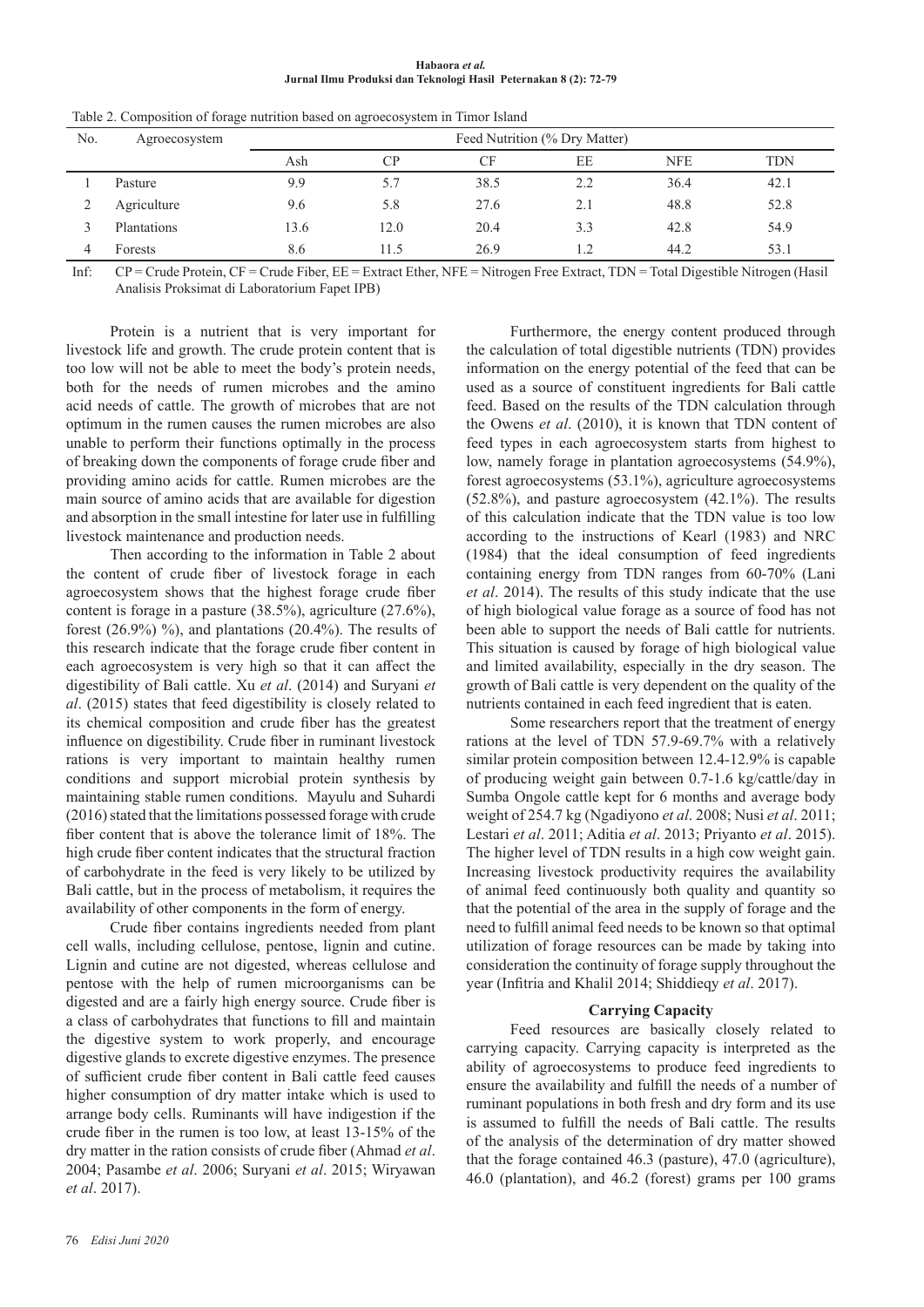| Habaora et al.                                                   |  |  |  |  |  |
|------------------------------------------------------------------|--|--|--|--|--|
| Jurnal Ilmu Produksi dan Teknologi Hasil Peternakan 8 (2): 72-79 |  |  |  |  |  |

| Table 5. Carrying eapacity based on agroceosystem in Thilor Island |             |               |             |             |         |
|--------------------------------------------------------------------|-------------|---------------|-------------|-------------|---------|
| Parameters                                                         | Units       | Agroecosystem |             |             |         |
|                                                                    |             | Pasture       | Agriculture | Plantations | Forests |
| Production of forage dry matter                                    | $g/m^2$     | 46.3          | 47          | 46          | 46.2    |
| Production of forage dry matter                                    | kg/ha       | 4633          | 4697        | 4605        | 4619    |
| Production dry matter                                              | kg/ha       | 4633          | 4697        | 4605        | 4619    |
| Production of forage dry matter is available                       | kg/ha       | 3243          | 3288        | 3223        | 3233    |
| Weight gain 1 units cattle (UT)                                    | kg          | 229.3         | 188         | 227.5       | 194.9   |
| Needs of feed dry matter (3% WG)                                   | kg/day      | 6.9           | 5.6         | 6.8         | 5.8     |
| Needs of feed dry matter (30 day)                                  | kg/month    | 206.37        | 169.2       | 204.75      | 175.41  |
| Needs of land area for cattle per month                            | ha/UT/month | 0.1           | 0.1         | 0.1         | 0.1     |
| Needs of land area for cattle per year                             | ha/UT/year  | 0.2           | 0.2         | 0.2         | 0.2     |
| Carrying capacity                                                  | ha/UT/year  | 4.8           | 5.9         | 4.8         | 5.6     |
| Land area                                                          | ha          | 105           | 117         | 147         | 122     |
| Total carrying capacity                                            | UT/ha/year  | 500           | 689         | 701         | 681     |
| Riil population                                                    | UT          | 1187          | 1142        | 1055        | 988     |
| Carrying capacity index                                            |             | 0.4           | 0.6         | 0.7         | 0.7     |

Table 3. Carrying capacity based on agroecosystem in Timor Island

of fresh matter with a dry matter production rate of 463 g/  $m^2$  (pasture), 470 g/m<sup>2</sup> (agriculture), 460 g/m2 (plantation), and  $462$  g/m<sup>2</sup> (forest). Based on the content and production of the dry matter and the assumptions used, a number of parameters were calculated and the results are shown in Table 3.

The calculation results show that the carrying capacity of pasture, agriculture, plantation, and forest is very high, which is 4.8 units of livestock in the pasture agroecosystem (a cattle with an average body weight of 229.3 kg); 5.6 livestock units in an agricultural agroecosystem (a cattle weighing an average of 188.0 kg); 6.8 units of livestock in the agroecosystem of plantations (a cattle with an average weight of 227.5 kg); and 5.8 livestock units in a forest agroecosystem (a cattle weighing an average of 194.9 kg). This carrying capacity value is higher than the ideal carrying capacity according to Reksohadiprojo (1985), which is 2.5 UT/ha/year. This situation shows that land in agroecosystems of pasture, agriculture, plantation, and forest generally has been overgrazed if there is an increase in livestock body weight to 500 kg per cattle.

The average land carrying capacity index in agroecosystems of pasture, agriculture, plantation, and forest are <1, which means it is classified as a very critical area. Juarini *et al*. (2011) states that areas with a land carrying capacity index <1 are areas of feed shortage with a long dry season which causes thin cattle, young cattle to be sold to other areas as breeding/fattening, and grazing land degradation. In addition, this region is classification as very dense cattle.

# **CONCLUSION**

The results showed that the main types of biological vegetation in Bali cattle consumption in pasture agroecosystems were grasses with an average crude protein

content of 5.7%, namely: kinangan grass, belulang, limpo, mutiara, and sisik betok. Rice straw with crude protein content of an average of 5.8% is the main type of feed for Bali cattle in agroecosystems. Lamtoro plant species with 12% crude protein composition are the main feed types in plantation agroecosystems, while kabesak plants with jkasar protein composition 11.5% are the main feed types consumed by Bali cattle in forest agro-systems. The carrying capacity of pasture, agriculture, plantation and forest in sequence are very high, namely 4.8 UT and CCI 0.4 with an average body weight of 229.3 kg; 5.6 UT and CCI 0.6 with an average BB of 188 kg; 6.8 UT and CCI 0.7 with an average BB of 227.5 kg; and 5.8 UT and CCI 0.7 with an average BB of 194.9 kg. Thus the entire agroecosystem area on Timor Island is classified as a very critical area.

### **CONFLICT OF INTEREST**

We certify that there is no conflict of interest with any financial, personal, or other relationships with other people or organization related to the material discussed in the manuscript.

#### **REFERENCES**

- **Ali, A., L. Abdullah, P. D. M. H. Karti, M. A. Chozin, & D. A. Astuti.** 2014. Evaluation, productivity and competition of *Brachiaria decumbens, Centrocema pubescens* and *Clitoria ternatea* as Sole and Mixed Cropping Pattern in Peatland. IJAVS. 19:81-90.
- **Abdullah, A.** 2016. The technology adoption process of rice straw as feed for beef cattle on small farmers in Bulukumba Regency, Sounth Sulawesi. J. Soc. Scie. Hum. 18(1):1-9.
- **Aditia, E. L., R. Priyanto, M. Baihaqi, B. W. Putra, & M. Ismail.** 2013. Performa produksi sapi Bali dan Peranakan Ongole yang digemukkan dengan pakan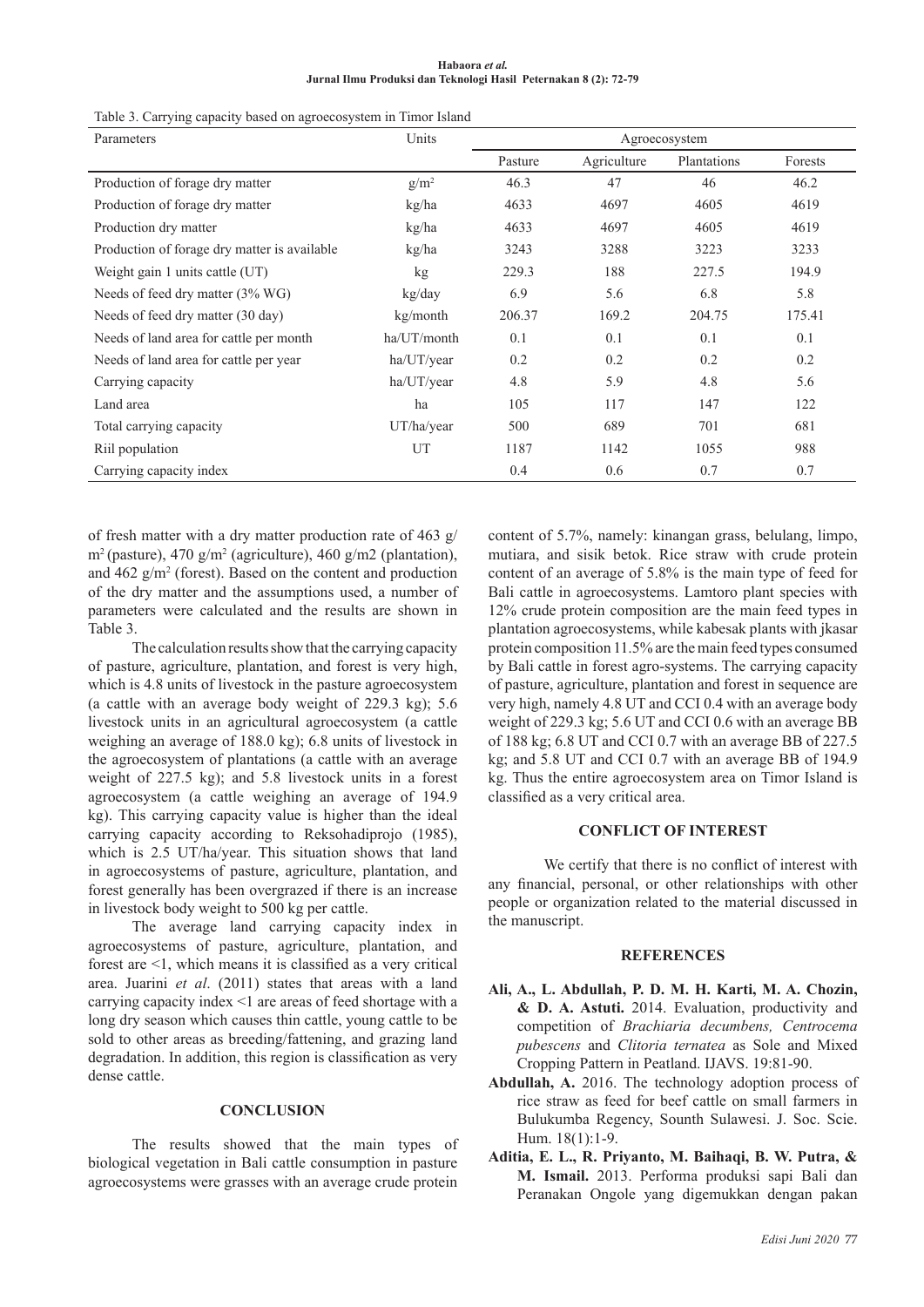berbasis sorgum. Jurnal Ilmu Produksi dan Teknologi Hasil Peternakan. 1:155-159.

- **Ahmad, S. N., D. D. Siswansyah, & D. K. S. Swastika.** 2004. Kajian sistem usaha ternak sapi potong di Kalimantan Tengah. Jurnal Pengkajian dan Pengembangan Teknologi Pertanian. 7(2):155-170.
- **Corriher, V. A., G. M. Hill, J. K. Bernard, & Jr. B. G. Mullinix.** 2010. Performance of finishing steers on corn silage or forage sorghum silage with corn oil supplementation. The Professional Animal Scientist. 26:387-392.
- **[Disnak NTT] Dinas Peternakan Provinsi Nusa Tenggara Timur**. 2016. Laporan Tahunan. Kupang. Pemrov NTT.
- **Damry**. 2009. Production and nutrients composition of forages produced from a natural grassland in Lore Utara Subdistrict, Poso District. Agroland Journal. 16(4):296-300.
- **Fuah, A. M., P. D. M. H. Karti, R. Priyanto, B. Masyud, & Salundik**. 2013. Paradise in Timor Island-TTS Regency: Prospective land for agri-farming, exotic place for adventure. Jakarta (ID): Gramedia Press.
- **Gunawan, I**. 2015. Analisis Strategi Pengembangan Usaha Komoditas Unggulan Pertanian di Kabupaten Rokan Hulu. Jurnal Sungkai. 3(2):1-17.
- **Habaora, F.** 2015. Produksi Ternak Gembala. Yogyakarta (ID): Penerbit Deepublish.
- **Hawolambani, Y. U., H. P. Nastiti, & Y. H. Manggol.** 2015. Production animal feed forage and composition botanical field natural grazing on rainy season in Amarasi West District Kupang Regency. Jurnal Nukleus Peternakan. 2(1):59-65.
- **Hendrik, A. C., C. Kusmana, & Muhdin.** 2019. Stand and site characteristics of kabesak (*Acacia leucophloea*) in Timor Island, East Nusa Tenggara, Indonesia. Jurnal Penelitian Kehutanan Wallacea. 8(2):147-157.
- **Herdiawan, I., L. Abdullah, & D. Sopandi**. 2014. Nutrional status of *Indigofera zollingeriana* forage at different level draught stress and cutting interval. IJAVS. 19(2):19-103.
- **Indraningsih, R., Widiastuti, & Y. Sani**. 2012. Limbah Pertanian dan Perkebunan sebagai Pakan Ternak: Kendala dan Prospeknya. Lokakarya Nasional IPTEK dalam Pengendalian Penyakit, Strategi pada Ternak Ruminansia Bogor. 99-115.
- **Infitria & Khalil**. 2014. Studi produksi dan kualitas hijauan di lahan pada rumput UPT Peternakan Universitas Andalas Padang. Buletin Makanan Ternak. 10(1):25- 33.
- **Jabbari, H., S. N. Tabatabaei, E. Kordnejad, M. Modarresi, & S. A. Tabeidian**. 2011. Effect of Dietary Corn Silage Replacement With Sorghum Silage on Performance and Feed Cost of Growing Steers. Online Journal of Animal and Feed Research. 1(1):14-21.
- **Juarini, E., Sumanto, B. Wibowo, & Suratman**. 2011. Carrying capacity of forage and crop waste for development of buffalo and cattle to support meat self sufficiency in 2014 in Lebak District. Proceeding of National Seminar on Livestock and Veterinary

Technology. Bogor (Indonesia): Indonesia Center for Animal Research and Development. p. 292-299.

- **Kleden, M. M**. 2002. Natural grassland capacity in support of beef cattle development at the Subdistrict of Kupang Timur, Kupang District. Journal of Dryland Agriculture Information. 15:77-85.
- **Kleden, M. M., M. R. D. Ratu, & M. D. S. Randu**. 2015. Carrying capacity of forage in coffee farm and native pasture area at District of Flores Timur-East Nusa Tenggara. Zootrek Journal. 35(2):340-350.
- **Laconi, E. B.** 2014. Harmonisasi Kebijakan Integrasi Sapi-Perkebunan untuk Mencukupi Kebutuhan Daging [Orasi Ilmiah Guru Besar]. Bogor (ID): Institut Pertanian Bogor, 6 Desember 2014.
- **Lani, M. L., L. Abdullah, & R. Priyanto.** 2015. Utilization of *Leucaena leucocephala* in traditional fattening program of Bali cattle in Amarasi. J. Med. Pet. 38(1):64-69.
- **Lawa, E. D. W., Marjuki, Hartutik, & S. Chuzaemi.** 2017. Effect of white kabesak (*Acacia leucophloea*  Roxb) leaves level in the diet on feed intake and body weight gain of Kacang goat. J. Indonesian. Trop. Anim. Agric. 42(4):255-262.
- **Lestari, C. M. S., R. Adiwinarti, M. Arifin, & A. Purnomoadi.** 2011. The performance of Java and Ongole crossbreed bull under intensive feeding management. J. Indonesian. Trop. Anim. Agric. 36(2):109-113.
- **Lole, U. R., S. Hartoyo, Kuntjoro, & I. W. Rusastra**. 2013. Analysis of regional distribution capacity and priorities for improving beef cattle population in East Nusa Tenggara Province. J. Med. Pet. 36(1):70-78.
- **Mahbubi, A**. 2015. Development program of Madura as an Island of Cattle: Sustainable supply chain management perspective. J. Agriekonomika. 3(2):94-105.
- **Mannetje, L. T., & K. P. Haydock**. 1963. The dry-weightrank method for the botanical analysis of pasture. J. B. Grassld. Soc. 18:268-275.
- **Mayulu, H., & Suhardi**. 2016. Potency and carrying capacity of rice straw for beef cattle feeding in East Kalimantan. Jurnal Ilmu dan Teknologi Peternakan (JITP). 4(3):119-129.
- **Ngadiyono, N., G. Murdjito, A. Agus, & U. Supriyana.** 2008. Kinerja produksi sapi Peranakan Ongole jantan dengan pemberian dua jenis konsentrat yang berbeda. J. Indonesian. Trop. Anim. Agric. 33(4):282-289.
- **Nusi, M., R. Utomo, & Soeparno.** 2011. Pengaruh penggunaan tongkol jagung dalam complete feed dan suplementasi *undergraded protein* terhadap pertambahan bobot badan dan kualitas daging pada sapi Peranakan Ongole. Buletin Peternakan. 35(3):173- 181.
- **Owens, F. N., D. A. Sapienza, & A. T. Hassen**. 2010. Effect of nutrient composition of feeds on digestibility of organic matter by cattle review. J. Anim. Sci. 88:151- 169.
- **Pasambe, D., M. Sariubang, & Nurhayu**. 2006. Influence of feeding improvement on beef production of fattening Bali cattle. Proceeding of National Seminar